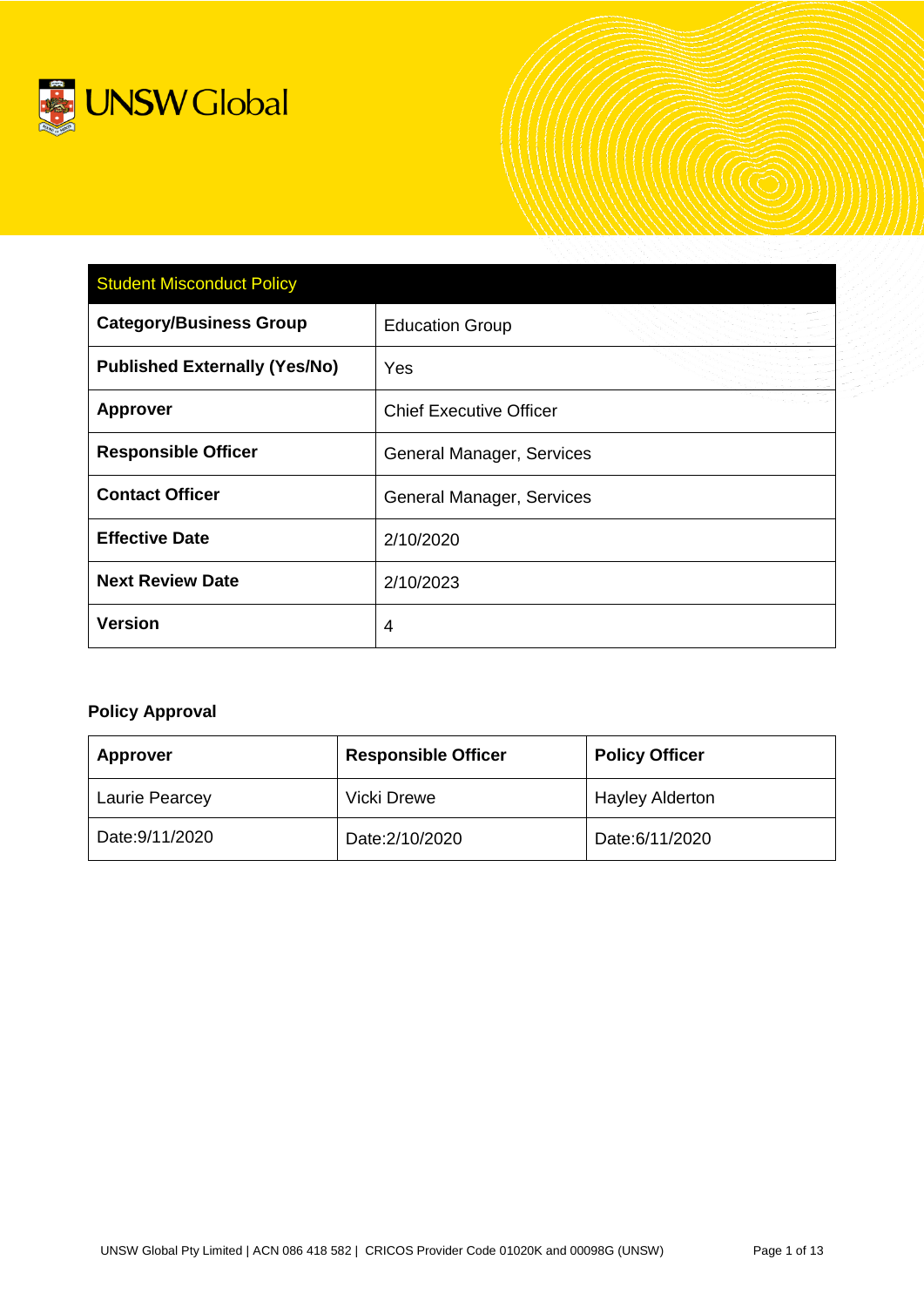

# **1 Background**

UNSW Global is committed to delivering a high standard of education and training services which enables all students to achieve their full academic potential. To help meet this commitment, UNSW Global requires that all students (both domestic and international) maintain a standard of conduct that is consistent with this objective.

As a wholly owned enterprise of UNSW Sydney, UNSW Global adopts the principles of UNSW Sydney's Student Code (*the Code*). Consequently, the standard of conduct set out in the Code shall apply to all UNSW Global students. A copy of the Code can be found on UNSW Sydney's website.

As the Code is a UNSW Sydney document it makes reference to UNSW procedures and contact persons. For UNSW Global students, the processes and contact details set out in this Policy shall apply for the purpose of:

- (a) implementing the principles set out in the Code; and
- (b) dealing with instances of student misconduct.

# **2 Purpose**

This policy describes how UNSW Global deals with allegations of student misconduct.

#### **3 Scope**

The following persons are covered by this policy:

- (a) all UNSW Global students, which includes students previously enrolled, not currently enrolled and students on program leave, where the event forming the basis of the complaint occurred while they were enrolled or is directly related to their enrolment;
- (b) UNSW Global, its employees and contractors; and
- (c) any third party providing services on UNSW Global's behalf.

This policy does not apply to Diploma students – please refer to UNSW Sydney's policy framework.

This policy applies to all student conduct which takes place in the course of, or is related to, study or enrolment at UNSW Global. It applies only to conduct which occurs no more than one year prior to the making of the allegation. This policy does not preclude UNSW Global from instituting civil or criminal proceedings.

# **4 Definitions**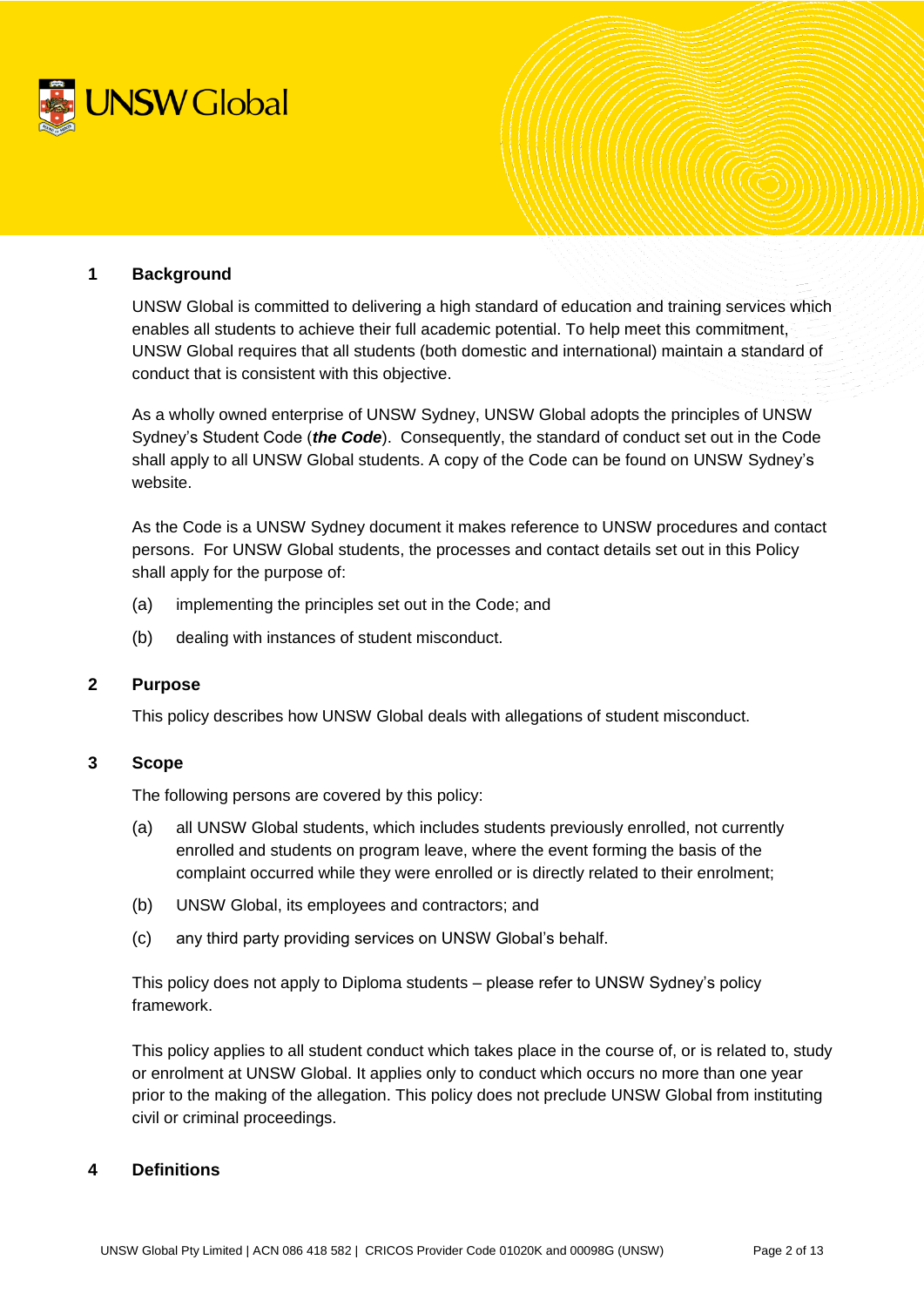

*Academic Misconduct* means behaviour or conduct undertaken to obtain an academic advantage, including for another person, to which the student or the other person is not legitimately entitled. It includes, but is not limited to, the misconduct identified in section [0.](#page-3-0)

*Appeals Committee* means the Appeals Committee reporting to UNSW Global's CEO.

*Bullying* means behaving unreasonably towards another person in a manner which creates a risk to the health, wellbeing and/or safety of such person. Intimidating, threatening or humiliating another person is considered bullying under this Policy.

*Compliance Committee* means the legal, governance and compliance committee reporting to UNSW Global's CEO.

**Exclusion** means the permanent cancellation of a student's enrolment and termination of all rights and privileges as a student of UNSW Global, including the right to re-enrol as a student and the right to enter UNSW Global and UNSW Sydney property.

*Harassment* means conduct which causes someone to feel intimidated, insulted or humiliated because of their race, colour, national or ethnic origin; sex; disability; or sexual orientation.

*Non-Academic Misconduct* all student misconduct other than Academic Misconduct and includes, but is not limited to, the forms of misconduct referred to in section [5.1.](#page-2-0)

*Plagiarism* means using the words or ideas of others and passing them off as your own.

**Probation** means a defined period of time during which any finding of misconduct in accordance with this Policy will result in Exclusion.

*Student Misconduct Register* means the centrally held register where findings of student misconduct are recorded.

**Suspension** means the withdrawal of all rights and privileges as a student of UNSW Global, including the right to enter UNSW Global and UNSW Sydney property, for a defined period of time.

*UNSW Sydney* means the University of New South Wales.

# **5 Policy Statement**

UNSW Global is committed to procedural fairness and handles allegations of student misconduct in a manner that is fair, clear and consistent. The principles of the Code apply to the processes set out in this policy.

Student misconduct is divided into two categories: Non-Academic Misconduct and Academic Misconduct. It is not possible to cover every circumstance and situation in this policy. If a circumstance or situation arises which is not expressly covered by this policy, individuals are expected to act in accordance with the underlying principles of this Policy and the Code.

# <span id="page-2-0"></span>**5.1 Non-Academic Misconduct**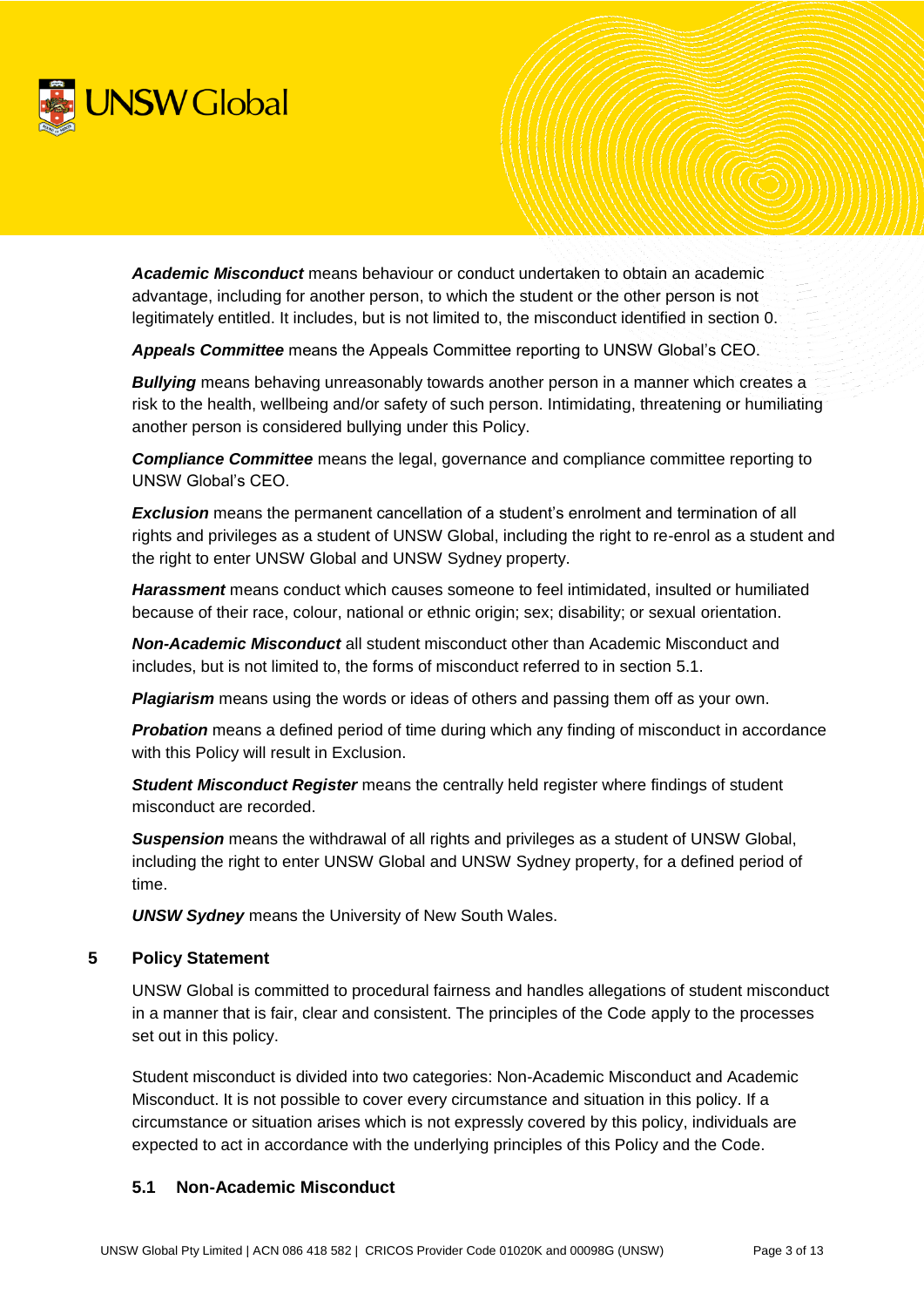

The appropriate penalties or outcomes are determined according to the form and circumstances of the misconduct. The severity of the penalties or outcomes imposed will correspond to the seriousness of the misconduct, as set out in the table below.

|                             | <b>Non-Academic Misconduct</b>                                                       |                                                                                                                                                            |                                                                                                                                                                                       |  |
|-----------------------------|--------------------------------------------------------------------------------------|------------------------------------------------------------------------------------------------------------------------------------------------------------|---------------------------------------------------------------------------------------------------------------------------------------------------------------------------------------|--|
| <b>Forms of misconduct:</b> |                                                                                      |                                                                                                                                                            | <b>Potential penalties or outcomes:</b>                                                                                                                                               |  |
|                             | misconduct in relation to or misuse of<br><b>UNSW Global or UNSW Sydney property</b> |                                                                                                                                                            | formal reprimand or formal warning<br>$\bullet$<br>remedial educative action<br>$\bullet$                                                                                             |  |
|                             |                                                                                      | misconduct in relation to or misuse of email<br>and ICT resources, including breach of<br>UNSW Global and/or UNSW ICT policies                             | withdrawal of access to UNSW Global<br>$\bullet$<br>and/or UNSW Sydney property for a period<br>not exceeding the remainder of the current                                            |  |
|                             | any behaviour:                                                                       |                                                                                                                                                            | semester                                                                                                                                                                              |  |
|                             | (a)                                                                                  | that may be a criminal offence;                                                                                                                            | loss or restriction of access to ICT<br>$\bullet$                                                                                                                                     |  |
|                             | (b)                                                                                  | that potentially puts staff or other<br>students at risk; or                                                                                               | conditions on enrolment or re-enrolment<br>٠<br>restitution or damages<br>$\bullet$                                                                                                   |  |
|                             | (c)                                                                                  | in breach of the Code, such as<br>Harassment, Bullying or failing to<br>staff<br>students<br>treat<br>$\alpha$ r<br>with<br>courtesy, tolerance or respect | referral to an external agency, such as NSW<br>$\bullet$<br>Police<br>Australian Human<br><b>Rights</b><br><b>or</b><br>Commission<br>Probation, Suspension or Exclusion<br>$\bullet$ |  |
|                             | misconduct in relation to falsified documents<br>$\bullet$<br>and misrepresentations |                                                                                                                                                            | non-issue or revocation of award                                                                                                                                                      |  |
|                             | any other Non-Academic Misconduct not<br>referred to above                           |                                                                                                                                                            | any other penalty or outcome available in<br>accordance with this policy                                                                                                              |  |

# <span id="page-3-1"></span><span id="page-3-0"></span>**5.2 Academic Misconduct**

The type of penalties or outcomes to be imposed for Academic Misconduct are determined according to the level and the circumstances of the Academic Misconduct. The severity of the penalties or outcomes imposed will correspond to the seriousness of the Academic Misconduct.

| <b>Academic Misconduct</b>                                                                                                                                                                                                                                                                                             |                                                                                                                                                                                                         |  |
|------------------------------------------------------------------------------------------------------------------------------------------------------------------------------------------------------------------------------------------------------------------------------------------------------------------------|---------------------------------------------------------------------------------------------------------------------------------------------------------------------------------------------------------|--|
| Levels of misconduct:                                                                                                                                                                                                                                                                                                  | <b>Potential penalties or outcomes:</b>                                                                                                                                                                 |  |
| Level 1<br>minor Plagiarism where inexperience is a<br>(e.g. insufficient or<br>mitigating<br>factor<br>inappropriate citation due to lack of<br>academic skill)<br>other Academic Misconduct leading to little<br>$\bullet$<br>or no advantage to student (e.g. bringing a<br>non-approved calculator into an exam or | formal reprimand or formal warning<br>$\bullet$<br>remedial educative action<br>$\bullet$<br>reduction of marks<br>$\bullet$<br>student resubmits work for a capped mark<br>$\bullet$<br>or capped pass |  |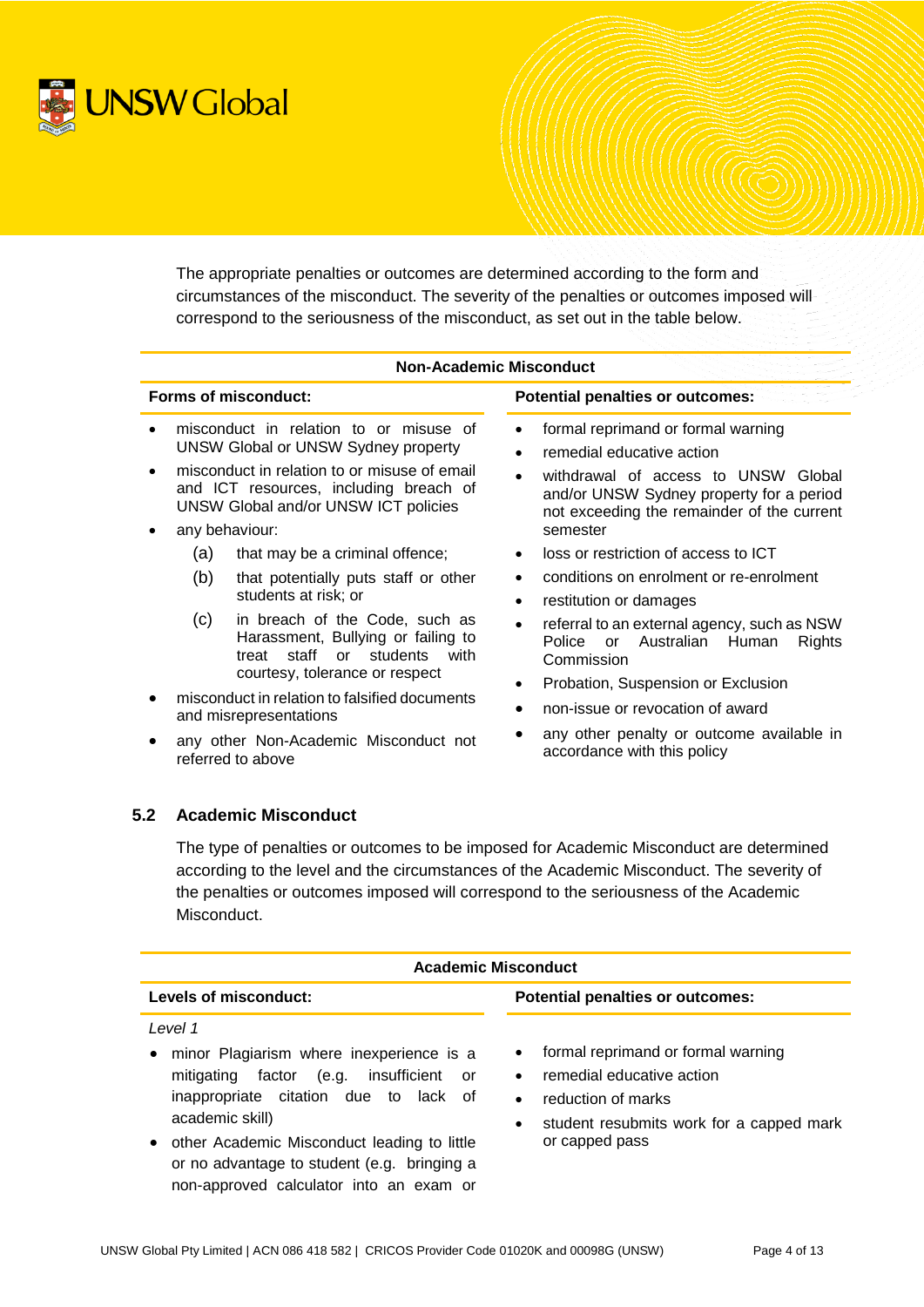

| <b>Academic Misconduct</b><br>Levels of misconduct:<br><b>Potential penalties or outcomes:</b> |                                                        |  |
|------------------------------------------------------------------------------------------------|--------------------------------------------------------|--|
|                                                                                                |                                                        |  |
| Level 2                                                                                        |                                                        |  |
| moderate Plagiarism (e.g. more than one<br>$\bullet$                                           | any one or more Level 1 penalties                      |  |
| instance of level 1 Plagiarism, substantial                                                    | failure of the subject, course or program<br>$\bullet$ |  |
| Plagiarism in single piece of work, minor<br>collusion)                                        | delayed certification of program                       |  |
| Academic Misconduct leading to<br>other                                                        |                                                        |  |
| some advantage for the student (e.g. notes                                                     |                                                        |  |
| containing exam-related content that is of                                                     |                                                        |  |

#### *Level 3*

 Plagiarism which is considered to be deliberate, reckless and/or involves gross and persistent negligence (e.g. repeated instances of level 2 Plagiarism, significant collusion, submission of the complete work of another person, purchasing academic work)

very little or no use to the overall exam)

- other Academic Misconduct leading to significant advantage for the student (e.g. notes containing exam-related content that is directly related to exam, intentional breach of exam security, assisted or otherwise)
- misconduct in relation to entry into a program or receiving an award the student was not legitimately eligible for, or entitled to
- misconduct in relation to falsified documents and misrepresentations

any other Academic Misconduct not referred to above

# <span id="page-4-0"></span>**5.3 Serious Student Misconduct**

- any one or more Level 2 penalties
- conditions on enrolment or re-enrolment
- Probation
- Suspension
- Exclusion
- annulment of grades
- non-issue or revocation of award

any penalty or outcome available in accordance with this policy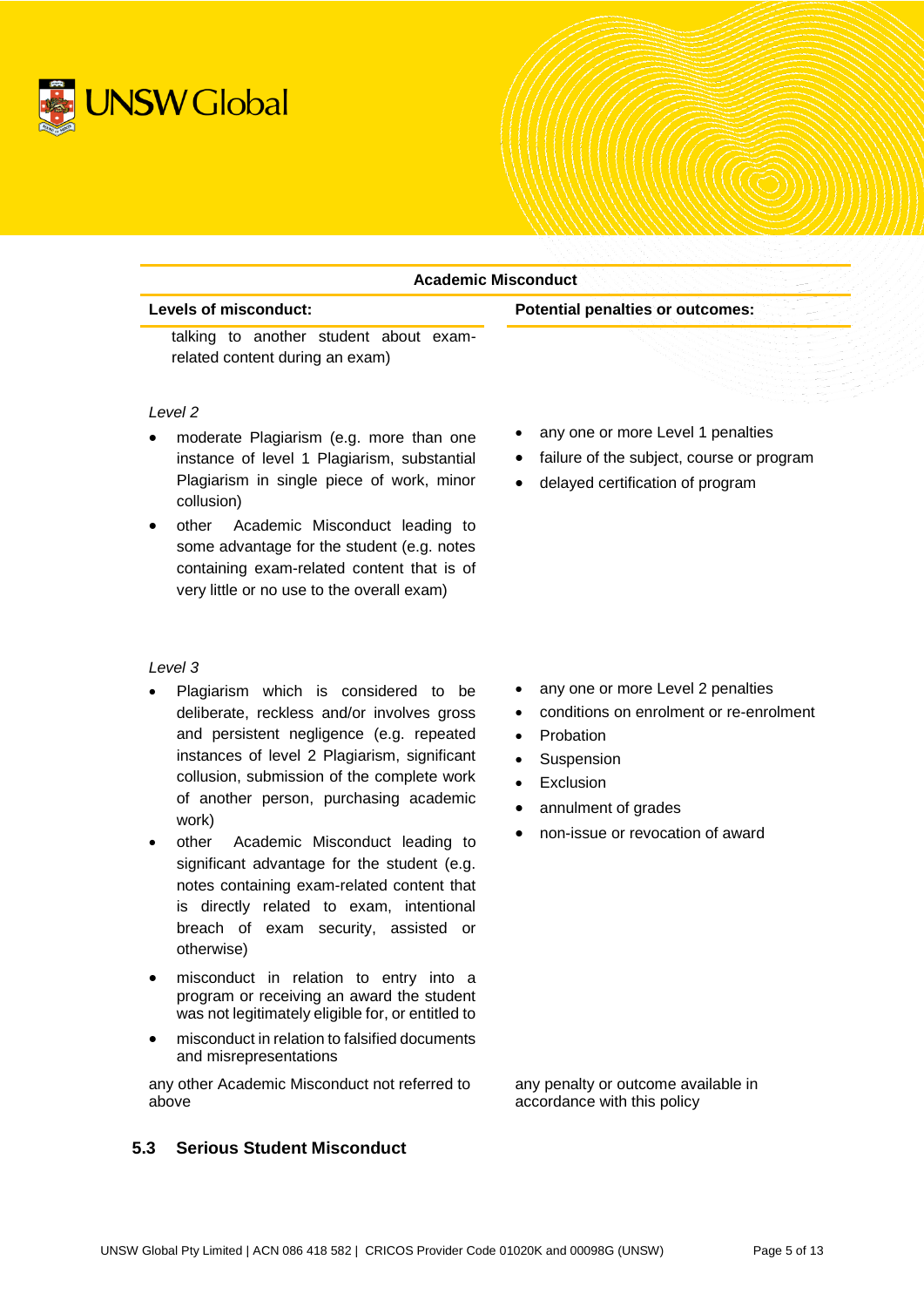

- (a) Any serious, extreme or repeated occurrence of the forms of misconduct identified in sections [5.1](#page-2-0) (*Non-Academic Misconduct*) and [5.2](#page-3-1) (*Academic Misconduct*) above are considered Serious Student Misconduct.
- (b) Misconduct in relation to the submission of falsified documents and/or misrepresentations made by a student is also regarded as Serious Student Misconduct. In particular, making or using a false document with an intention to induce another person, e.g. a UNSW Global Staff member, to accept the false document as genuine may also be a criminal offence under the *Crimes Act 1900 (NSW).*
- (c) A student committing the misconduct should be also aware that the institution affected by a fraudulent document, e.g. a medical practice, has a right to refer the matter to the Police.
- (d) All allegations of Serious Student Misconduct (except for those referred to in section [5.3](#page-4-0) [\(e\)](#page-5-0) and [\(f\)\)](#page-5-1) are assessed by the Student Misconduct Committee. The Student Misconduct Committee will also determine the nature and severity of the penalty.
- <span id="page-5-0"></span>(e) Allegations involving fraudulent documents at admission are determined by the Admissions and Enrolment Manager, who also imposes the penalty.
- <span id="page-5-1"></span>(f) The first instance of Serious Misconduct involving fraudulent documents, after admission, will be dealt with by the Assistant Academic Director (Foundation Studies) or the Head of Studies (English Language Programs). Any subsequent or repeated instances of Serious Misconduct involving fraudulent documents, after admission, will be dealt with by the Student Misconduct Committee.
- (g) All findings of Serious Student Misconduct go on the student's permanent record, which UNSW Global may disclose to other educational institutions upon request.
- (h) On receipt of a Serious Student Misconduct allegation, the Student Misconduct Committee may decide that it is appropriate to refer the matter to an external agency.

# **6 Process**

The student misconduct process is set out below. Students who need help or have questions about the process should speak to a Student Adviser by making an appointment in person at Student Services or via email at [student.support@unswglobal.unsw.edu.au.](mailto:student.support@unswglobal.unsw.edu.au)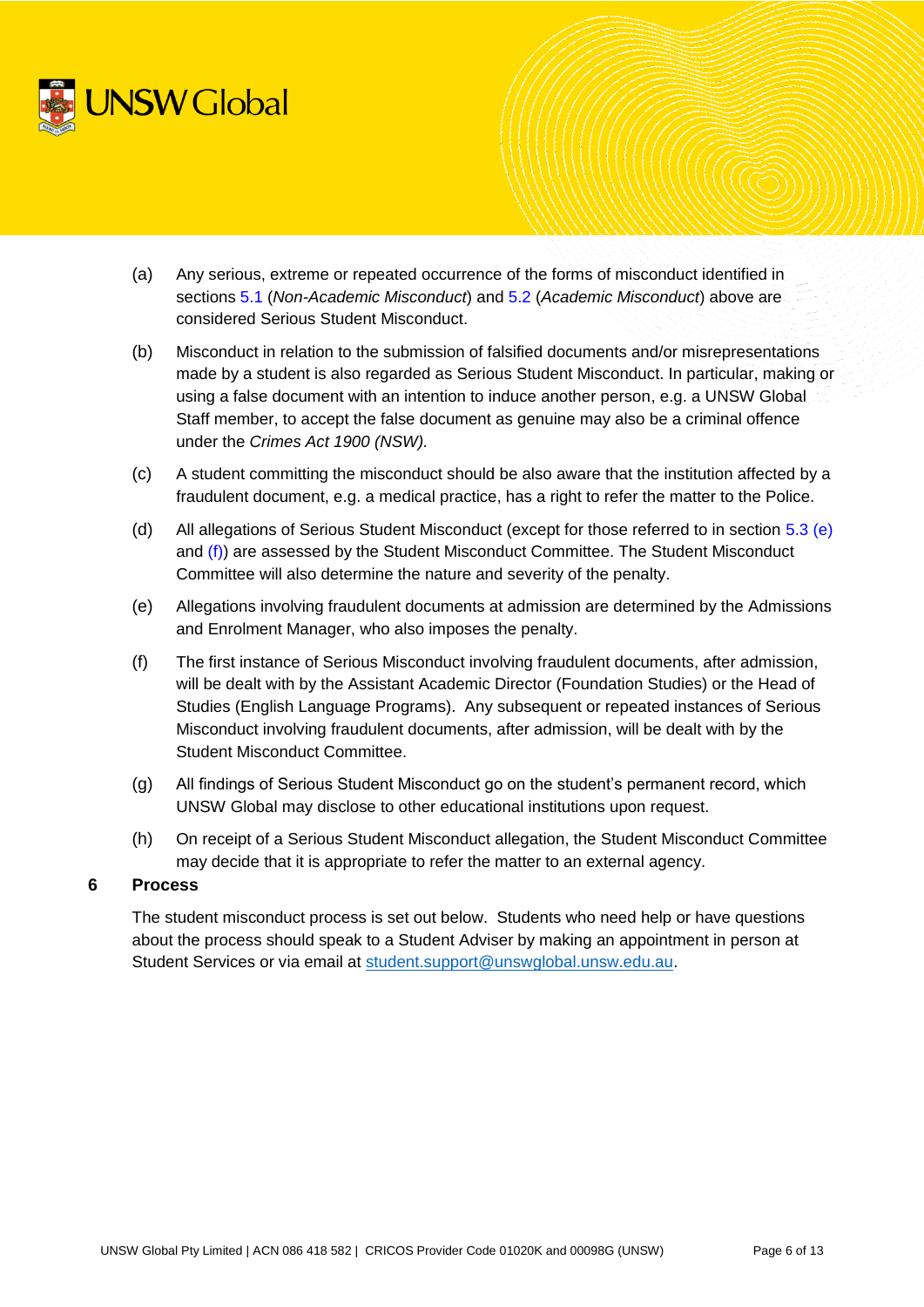

#### **Step 1: Allegation**

An allegation is a formal complaint or accusation made about a student's conduct. Any student may make an allegation about another student's conduct if their conduct falls within the scope of this Policy.

All allegations must be made in writing and supported by evidence (where available). Evidence includes any records, emails, text messages, screenshots, witness statements or other relevant materials.

If an allegation is assessed to be properly made and falls within the scope of this policy. it progresses to Step 2: Notification and Investigation.

If you wish to make an allegation you must:

- 1. Book an appointment to see a Student Adviser.
- 2. Provide details of the allegation you are making during your appointment with the Student Adviser. You may be required to give a statement and/or sign a form confirming the allegation you are making.

#### We will:

- 1. Complete an assessment of all allegations made within 5 working days of the meeting with the Student Adviser.
- 2. Inform the person who made the allegation, within the above timeframe, if it is determined that an allegation will not progress to Step 2: Notification and Investigation.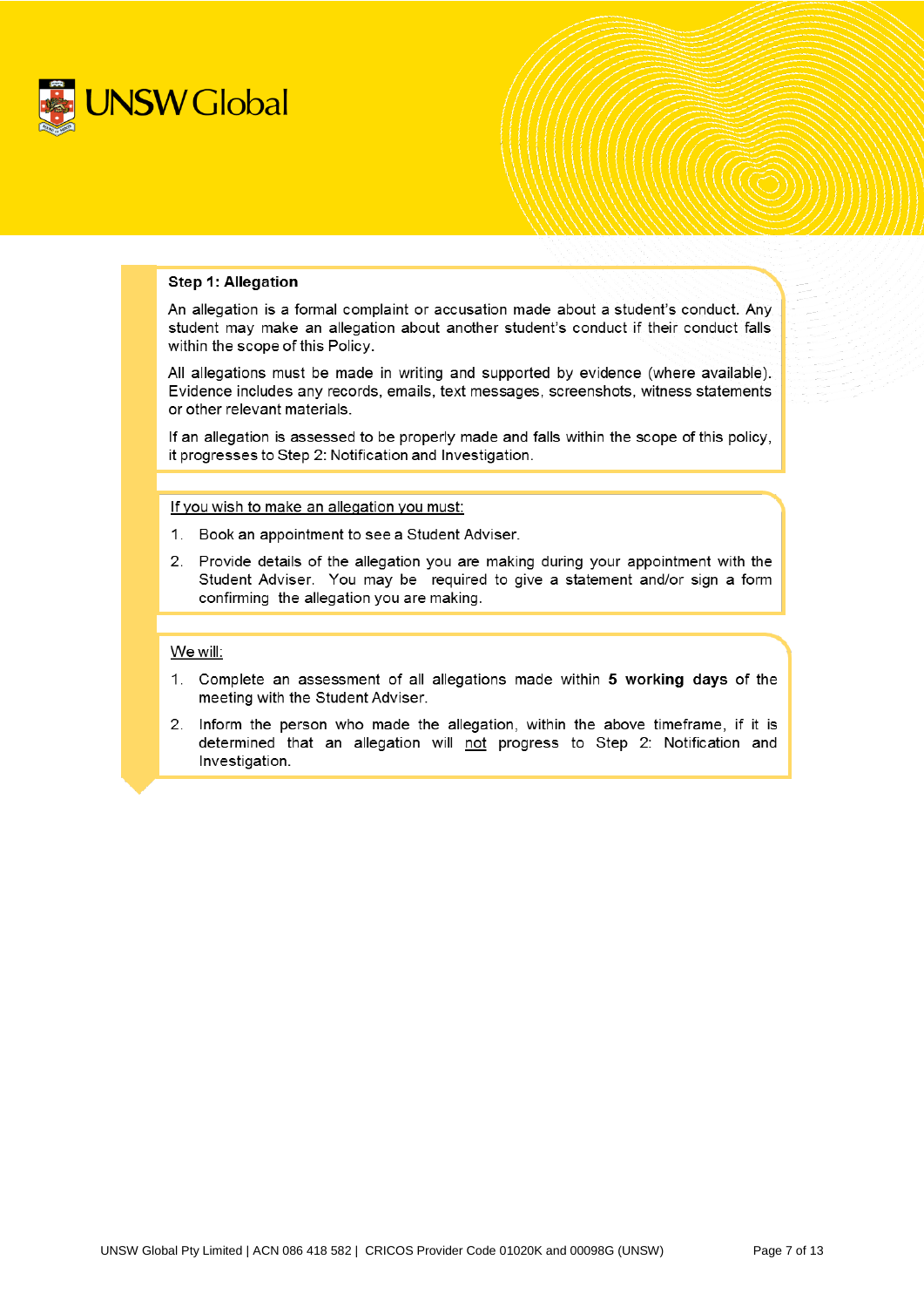

#### Step 2: Notification and Investigation

Students who have an allegation of misconduct made against them will be notified and, in certain circumstances, an investigation will be carried out.

#### We will:

- 1. Notify the student of the allegation made against them (and confirm whether an investigation is to be conducted) within 10 working days of the completion of Step 1. The student will be notified by email or, were appropriate, in person (e.g. notification of alleged Level 1 Academic Misconduct at the end of an exam).
- 2. Appoint an investigator if investigation of the allegations is required. The investigator may need to conduct interviews with relevant people and review relevant UNSW Global policies and procedures.
- 3. Complete all investigations within 20 working days of completion of Step 1.

Upon being notified that an allegation of Misconduct has been made against you, you must:

- 1. Provide any written response to the allegations made within 5 working days.
- 2. Attend a meeting with a staff member to discuss the allegations made.

Note: A determination of the allegation is conducted in Step 3, regardless of whether or not the student provides a written response to the allegations made or attends the required meeting.

Investigations of certain Academic Misconduct (including misconduct in relation to examinations or assessments) may take longer than 20 working days. The student will be informed of any delays.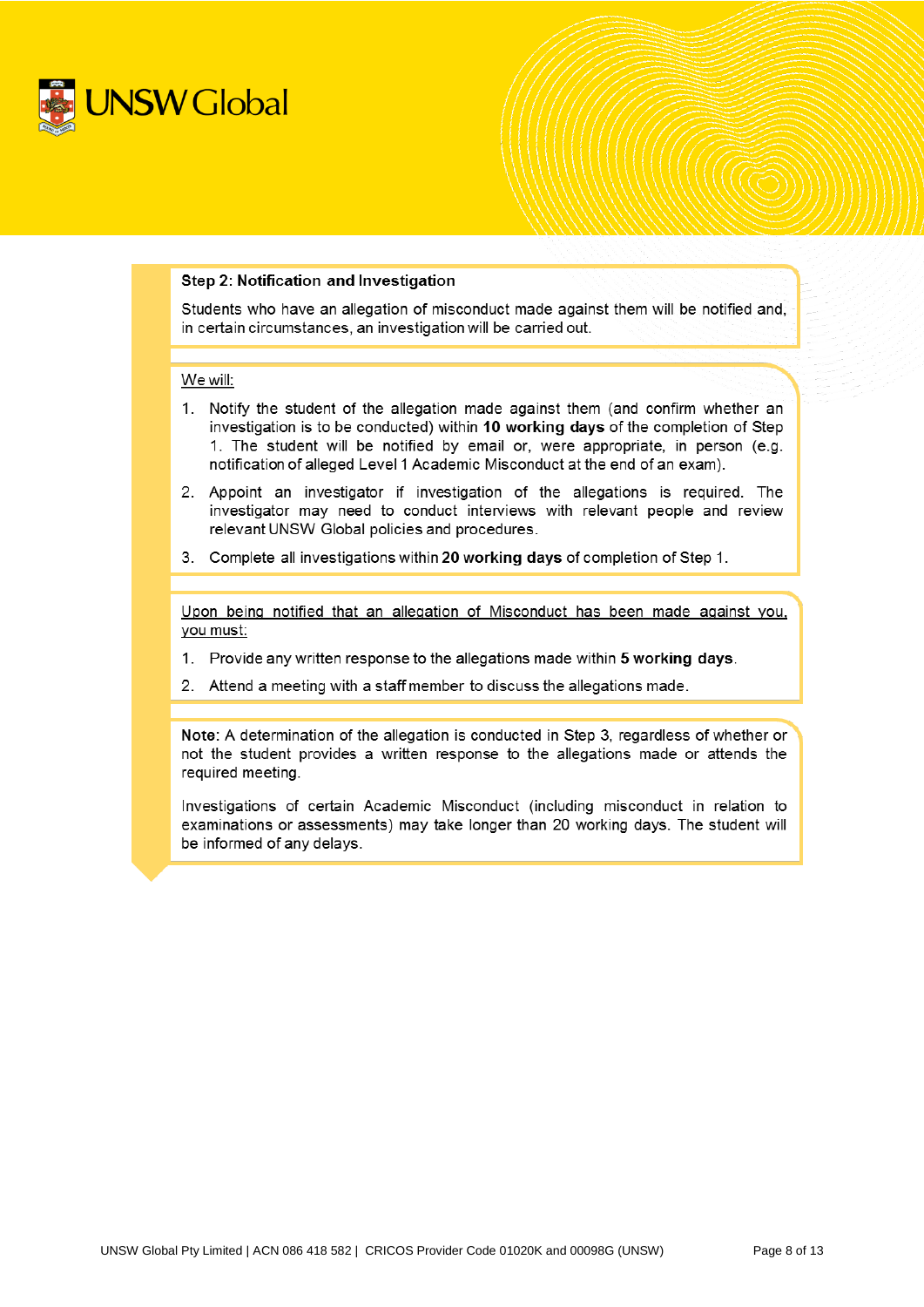

#### **Step 3: Determination**

Serious Student Misconduct will be determined by the Student Misconduct Committee (except for submission of fraudulent admission documents: see paragraph 5.3 (c) above). All other misconduct allegations will be determined by an appropriate decision maker, in accordance with the Student Misconduct Procedure.

#### We will:

- 1. Refer misconduct allegations to the appropriate decision maker or to the Student Misconduct Committee for determination at the conclusion of Step 2.
- 2. Ensure that the decision maker or the Student Misconduct Committee is provided with all materials submitted during the investigation process, including any statements made by the student and the records of any interviews conducted.
- 3. Make the determination and notify the student of the decision made within 5 working days of the conclusion of Step 2 or within 5 working days of the relevant Student Misconduct Committee Meeting (which occur fortnightly). The person who made the allegation will be informed of the outcome where appropriate.

#### <span id="page-8-0"></span>**6.1 Determination and Penalties**

- (a) When making a determination, the decision maker or committee must:
	- (a) not take into consideration any previous findings relating to a past misconduct;
	- (b) evaluate the evidence presented and consider whether it is more likely than not, on the balance of probabilities, that the allegations or any number of the allegations against the student are proven;
	- (c) refer to the matters set out in paragraphs  $6.1(b)$  $6.1(b)$  to [\(d\)](#page-9-0) before imposing or recommending any penalty; and
	- (d) produce a written report of its determination and the reasons for the outcome.
- <span id="page-8-1"></span>(b) Where the student **admits** the allegations and the conduct is found to have occurred, the decision maker or committee may determine:
	- (e) to impose no penalty because no penalty is warranted; or
	- (f) that one or more of the possible penalties are to be applied.
- (c) Where the student **denies** the allegations the decision maker or committee may determine:
	- (g) the student has satisfactorily addressed the allegations and the allegations should be dismissed; or
	- (h) the misconduct is proven and that one or more of the possible penalties are to be applied.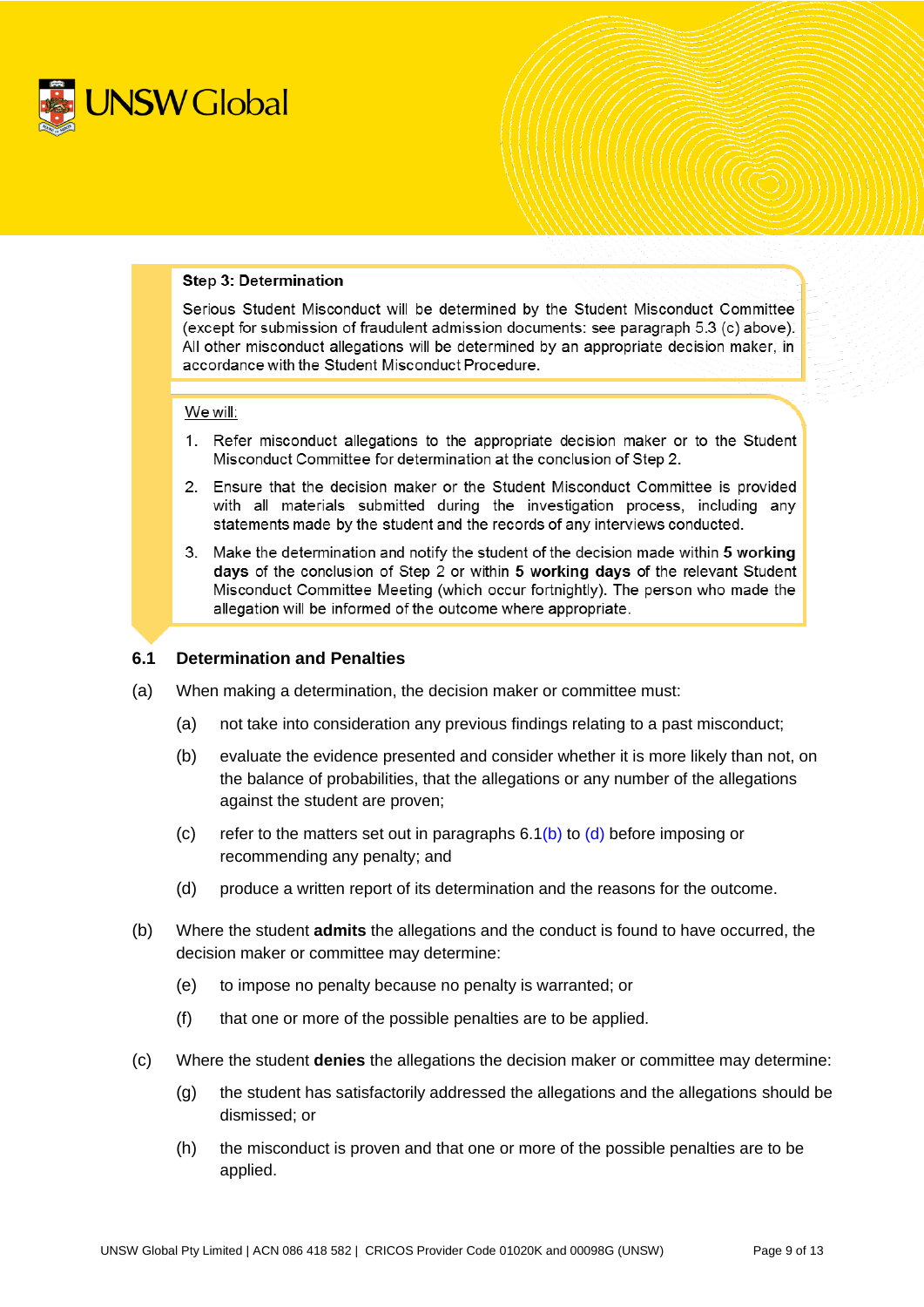

- <span id="page-9-0"></span>(d) To determine whether or not a penalty is appropriate, the following factors should be considered and may be taken into account by the decision maker or committee:
	- (i) seriousness of the misconduct;
	- (j) previous findings of misconduct and the penalties imposed;
	- (k) level of study;
	- (l) student's intention or personal circumstances; and
	- (m) any other matters considered relevant in the particular circumstances.

# **6.2 Recordkeeping**

- (a) Records must be kept at all stages of a student misconduct investigation. UNSW Global securely maintains records of all misconduct matters and their outcomes. Only authorised individuals have access to these records.
- (b) Information and records about an allegation are confidential and are disclosed only to staff of UNSW Global or UNSW staff with direct involvement in the process to enable proper investigation of the matter. However UNSW Global may disclose records about an allegation to its legal advisers, insurers and, if necessary, to an external agency.
- (c) At the conclusion of a student misconduct matter the details will be added to the Student Misconduct Register. A finding is entered on the Register whether or not a penalty had been imposed. Access to the Register is limited and records are stored confidentially.
- (d) No record of any student misconduct allegation or proceedings brought against a student will be included on the student's academic transcript. All findings of Serious Student Misconduct will go on the student's permanent record.
- (e) The Student Misconduct Committee reports outcomes to the Compliance Committee.

# **6.3 Withdrawal of Allegations**

At any stage, UNSW Global, or the person making the allegation, may withdraw an allegation of misconduct or decline to proceed with an investigation. Where the formal process is underway all parties will be notified in writing that the allegation has been withdrawn. In most instances UNSW Global will then deem the matter resolved. However in certain circumstances UNSW Global may deem the matter serious enough for an internal investigation to continue or for referral to an external agency.

# **6.4 Appeals or External review**

(a) If students are dissatisfied with the determination, they may lodge a Stage 3: Appeal under the Complaints and Appeals Policy.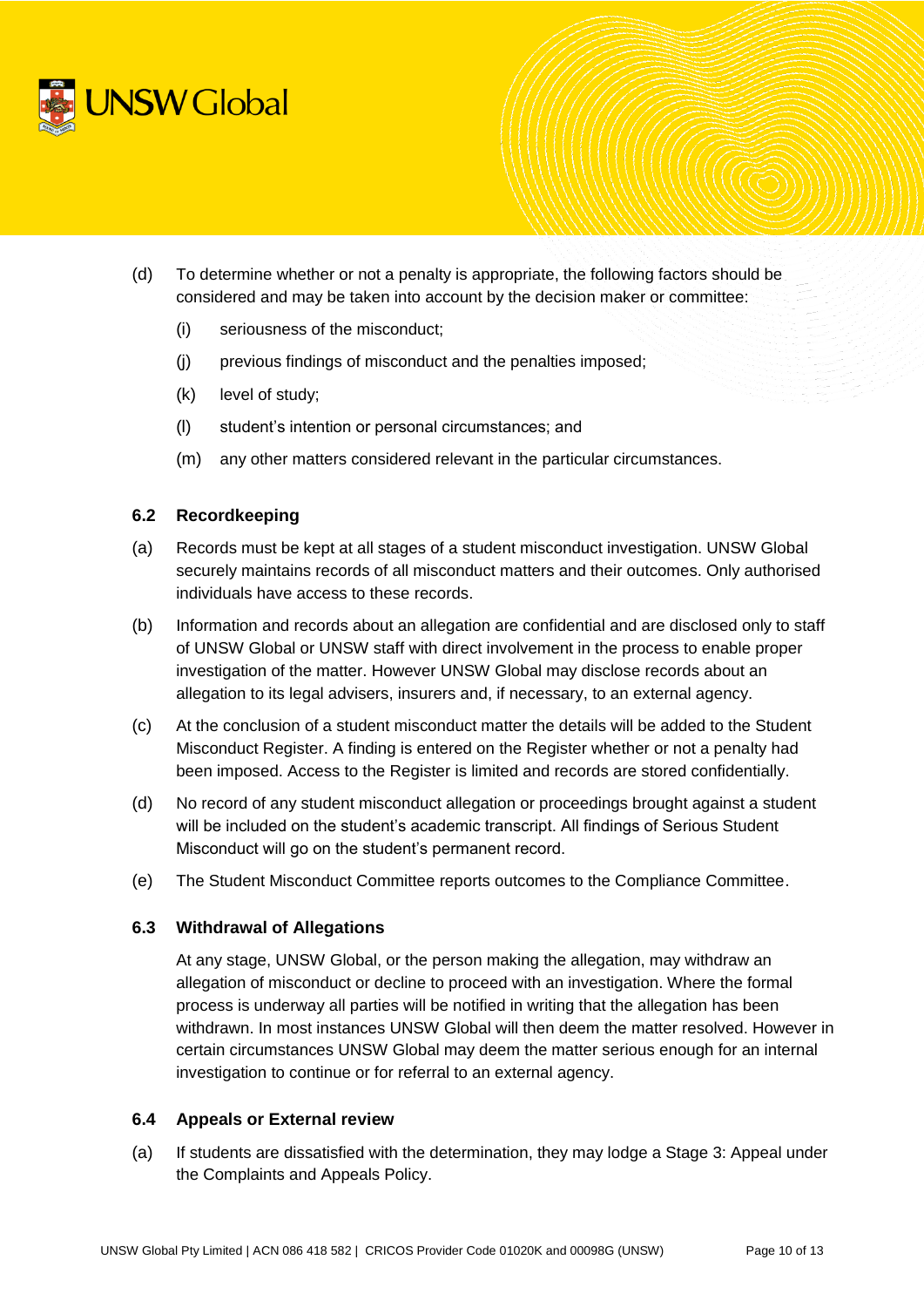

- (b) Appeals are heard by the Appeals Committee, unless the matter concerns Serious Student Misconduct. Serious Student Misconduct appeals are heard by the Compliance Committee instead. There are no other changes to the appeal process.
- (c) Students should refer to the Complaints and Appeals Policy for information about the appeal process.

# **7 Suspension or Restriction in Urgent Circumstances**

- (a) UNSW Global reserves the right to suspend or restrict a student in urgent circumstances from all or part of the UNSW Global and UNSW Sydney campuses, access to UNSW Global and UNSW Sydney facilities, where necessary to prevent or terminate a clear and present threat from the student concerned to the safety of any person within UNSW Global or UNSW Sydney, the proper functioning of any UNSW Global or UNSW Sydney activity or the damage of UNSW Global or UNSW Sydney resources.
- (b) A Suspension or restriction may also include a suspension from accessing UNSW Global ICT and its affiliated entities.
- (c) The CEO, Compliance Committee, Appeals Committee and Group Executives can suspend or restrict a student.
- (d) A Suspension or restriction in urgent circumstances must be notified to a student in writing via their student email address.
- (e) A Suspension or restriction imposed on a student does not preclude the making of an allegation of student misconduct.
- (f) A Suspension or restriction shall not, in the first instance, exceed 14 days.
- (g) Any Suspension or restriction (other than ICT restrictions) shall be reported to the Compliance Committee.
- (h) The Compliance Committee may extend the Suspension or restriction period to cover the time taken to finalise any misconduct investigation, including any appeal, and may broaden the areas from which the student is suspended or restricted.
- (i) If, in the course of misconduct proceedings or subsequent to a determination, it appears that a Suspension or restriction of a student was not warranted, the Suspension may constitute a ground on which the student may apply for special consideration in the assessment of any courses being taken.

# **8 Legal and Policy Framework**

This policy operates within the context of, and subject to, State and Commonwealth antidiscrimination and harassment legislation and within the context of other UNSW Sydney and UNSW Global policies.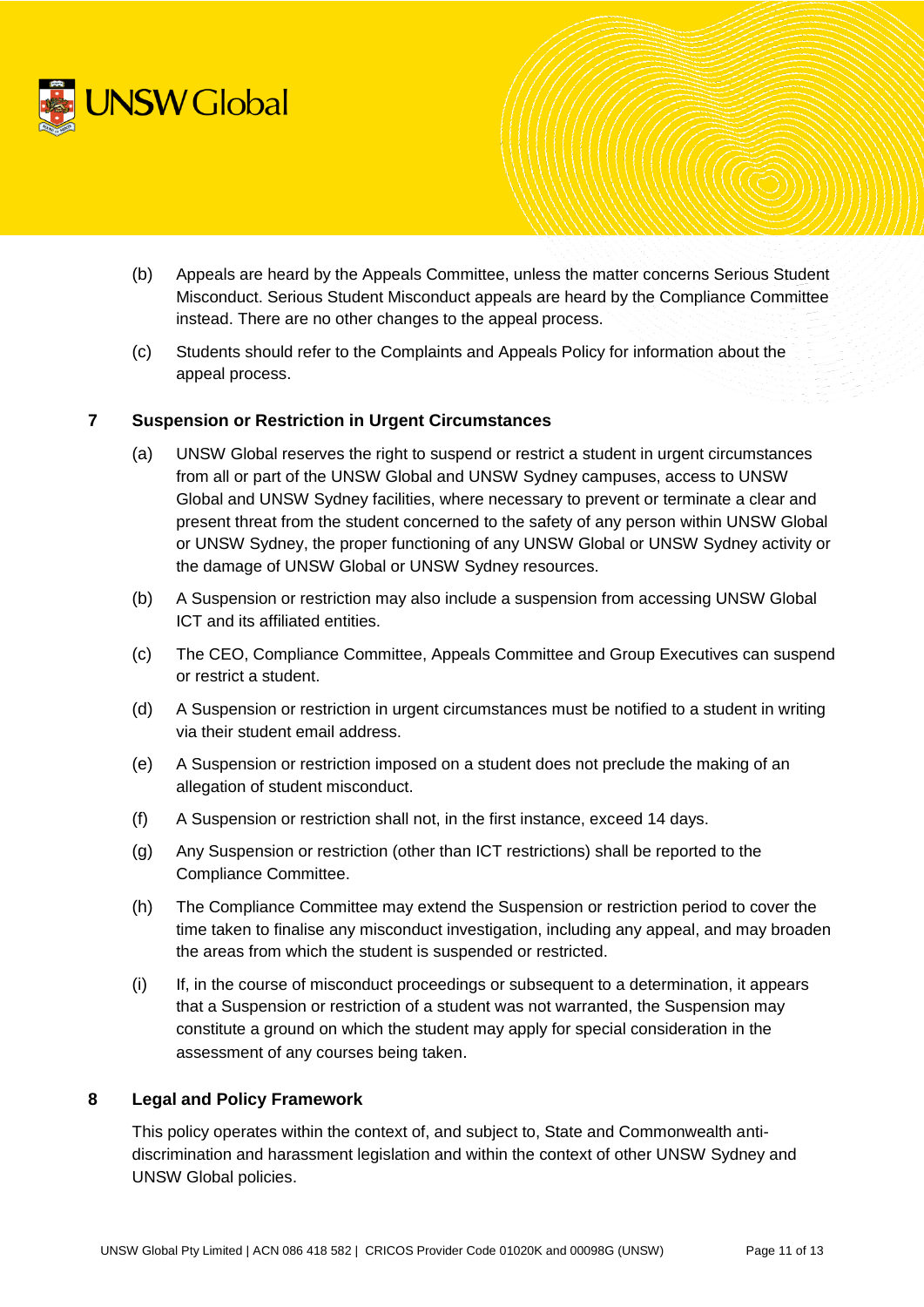

# **8.1 Responsibilities**

(a) *Approver*

The Chief Executive Officer is responsible for the approval of this policy.

(b) *Responsible Officer*

The General Manager, Services is responsible for the implementation, dissemination and review of this policy.

(c) *Contact Officer* 

The Manager, Student Life is responsible for the day to day implementation of this policy and is the first point of contact for all enquiries that relate to this policy.

(d) *Administration and publication*

The Legal and Compliance team is responsible for the administration and publishing of this policy.

(e) *Staff, Supervisors and Executives*

UNSW Global staff, supervisors and executives are responsible for assisting in the implementation of and adherence to this policy.

(f) *UNSW Global Students*

Students are expected to fully comply with their obligations and responsibilities under this policy.

# **8.2 Review**

This policy is due for review three (3) years from its date of implementation or in case of legislative or regulatory changes.

# **9 Linked Documentation**

(a) Student Misconduct Form

# **10 Related Policies and Procedures**

- (a) [UNSW Student Code of Conduct](https://www.gs.unsw.edu.au/policy/documents/studentcodepolicy.pdf)
- (b) [Complaints and Appeals Policy](https://intranet.unswglobal.unsw.edu.au/Policy/Policy/Complaints%20and%20Appeals%20Policy.pdf)
- (c) Student Misconduct Procedure

# **11 Version History**

| Version<br><b>Control</b> | <b>Date Effective</b> | <b>Approved By</b> | <b>Amendment Notes</b> |
|---------------------------|-----------------------|--------------------|------------------------|
|---------------------------|-----------------------|--------------------|------------------------|